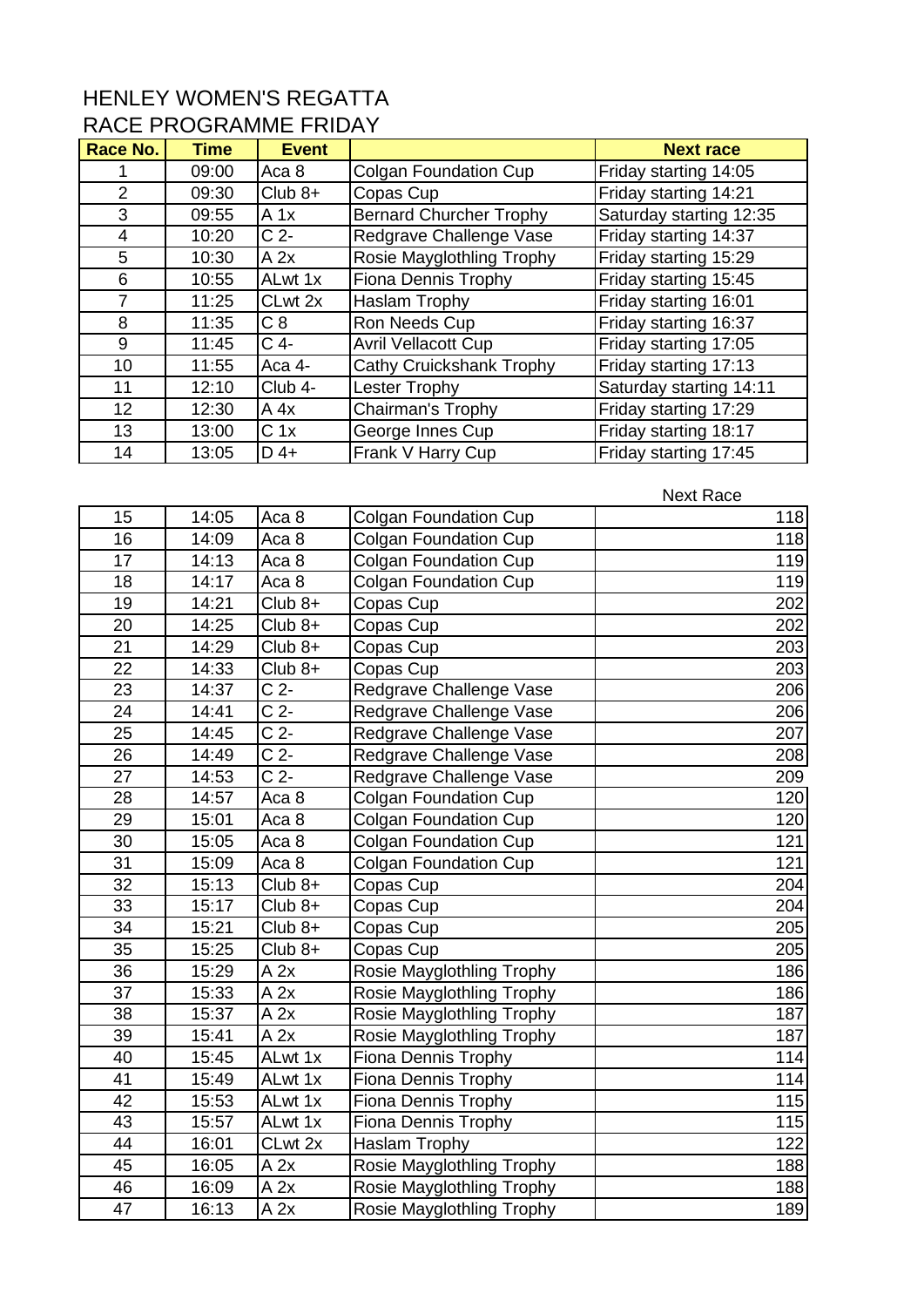| 48              | 16:17 | A 2x              | Rosie Mayglothling Trophy  | 189                     |
|-----------------|-------|-------------------|----------------------------|-------------------------|
| 49              | 16:21 | ALwt 1x           | <b>Fiona Dennis Trophy</b> | 116                     |
| 50              | 16:25 | ALwt 1x           | <b>Fiona Dennis Trophy</b> | 116                     |
| 51              | 16:29 | ALwt 1x           | <b>Fiona Dennis Trophy</b> | 117                     |
| 52              | 16:33 | ALwt 1x           | <b>Fiona Dennis Trophy</b> | 117                     |
| 53              | 16:37 | $\overline{C8}$   | Ron Needs Cup              | 146                     |
| 54              | 16:41 | C <sub>8</sub>    | Ron Needs Cup              | 146                     |
| 55              | 16:45 | C8                | Ron Needs Cup              | 147                     |
| 56              | 16:49 | $\overline{C8}$   | Ron Needs Cup              | 147                     |
| 57              | 16:53 | C8                | Ron Needs Cup              | 148                     |
| 58              | 16:57 | C <sub>8</sub>    | Ron Needs Cup              | 149                     |
| 59              | 17:01 | C8                | Ron Needs Cup              | 149                     |
| 60              | 17:05 | $C$ 4-            | <b>Avril Vellacott Cup</b> | 198                     |
| 61              | 17:09 | $C$ 4-            | <b>Avril Vellacott Cup</b> | 199                     |
| 62              | 17:13 | Aca 4-            | Cathy Cruickshank Trophy   | 210                     |
| 63              | 17:17 | Aca 4-            | Cathy Cruickshank Trophy   | 211                     |
| 64              | 17:21 | Aca 4-            | Cathy Cruickshank Trophy   | 212                     |
| 65              | 17:25 | Aca 4-            | Cathy Cruickshank Trophy   | 213                     |
| 66              | 17:29 | A 4x              | Chairman's Trophy          | 194                     |
| 67              | 17:33 | A 4x              | Chairman's Trophy          | 194                     |
| 68              | 17:37 | A 4x              | Chairman's Trophy          | 195                     |
| 69              | 17:41 | A 4x              | Chairman's Trophy          | 195                     |
| 70              | 17:45 | $D$ 4+            | Frank V Harry Cup          | 190                     |
| 71              | 17:49 | $D$ 4+            | Frank V Harry Cup          | 190                     |
| 72              | 17:53 | $D$ 4+            | Frank V Harry Cup          | 191                     |
| 73              | 17:57 | $D$ 4+            | Frank V Harry Cup          | 191                     |
| 74              | 18:01 | A 4x              | Chairman's Trophy          | 196                     |
| 75              | 18:05 | A 4x              | Chairman's Trophy          | 196                     |
| 76              | 18:09 | A 4x              | Chairman's Trophy          | 197                     |
| $\overline{77}$ | 18:13 | A 4x              | Chairman's Trophy          | 197                     |
| 78              | 18:17 | $\overline{C}$ 1x | George Innes Cup           | 182                     |
| 79              | 18:21 | C <sub>1x</sub>   | George Innes Cup           | 183                     |
| 80              | 18:25 | $D$ 4+            | Frank V Harry Cup          | 192                     |
| 81              | 18:29 | $D$ 4+            | Frank V Harry Cup          | 192                     |
| 82              | 18:33 | D 4+              | Frank V Harry Cup          | 193                     |
| 83              | 18:37 | $D$ 4+            | Frank V Harry Cup          | 193                     |
| 84              | 18:50 | J16 4x            | Nina Padwick Trophy        | Saturday starting 11:15 |
| 85              | 19:10 | $J164+$           | <b>West End ARA Trophy</b> | Saturday starting 15:47 |

## RACE PROGRAMME SATURDAY

| Race No. | <b>Time</b> | <b>Event</b>    |                                    | <b>Next race</b>        |
|----------|-------------|-----------------|------------------------------------|-------------------------|
| 101      | 08:15       | J2x             | Rayner Cup                         | Saturday starting 12:19 |
| 102      | 08:45       | $J_1x$          | Di Ellis Trophy                    | Saturday starting 12:51 |
| 103      | 09:05       | J 4x            | Bea Langridge Trophy               | Saturday starting 13:23 |
| 104      | 09:35       | $J$ 4+          | <b>Groton School Challenge Cup</b> | Saturday starting 13:55 |
| 105      | 09:50       | $J_8$           | Peabody Cup                        | Saturday starting 14:27 |
| 106      | 10:10       | C <sub>4x</sub> | <b>Borne Cup</b>                   | Saturday starting 14:59 |
| 107      | 10:15       | C <sub>2x</sub> | W. Peer Cup                        | Saturday starting 15:11 |
| 108      | 10:25       | <b>CLtw 1x</b>  | Godfrey Rowsports Trophy           | Saturday starting 15:27 |
| 109      | 10:30       | CLtw 2-         | Parkside Trophy                    | Saturday starting 15:35 |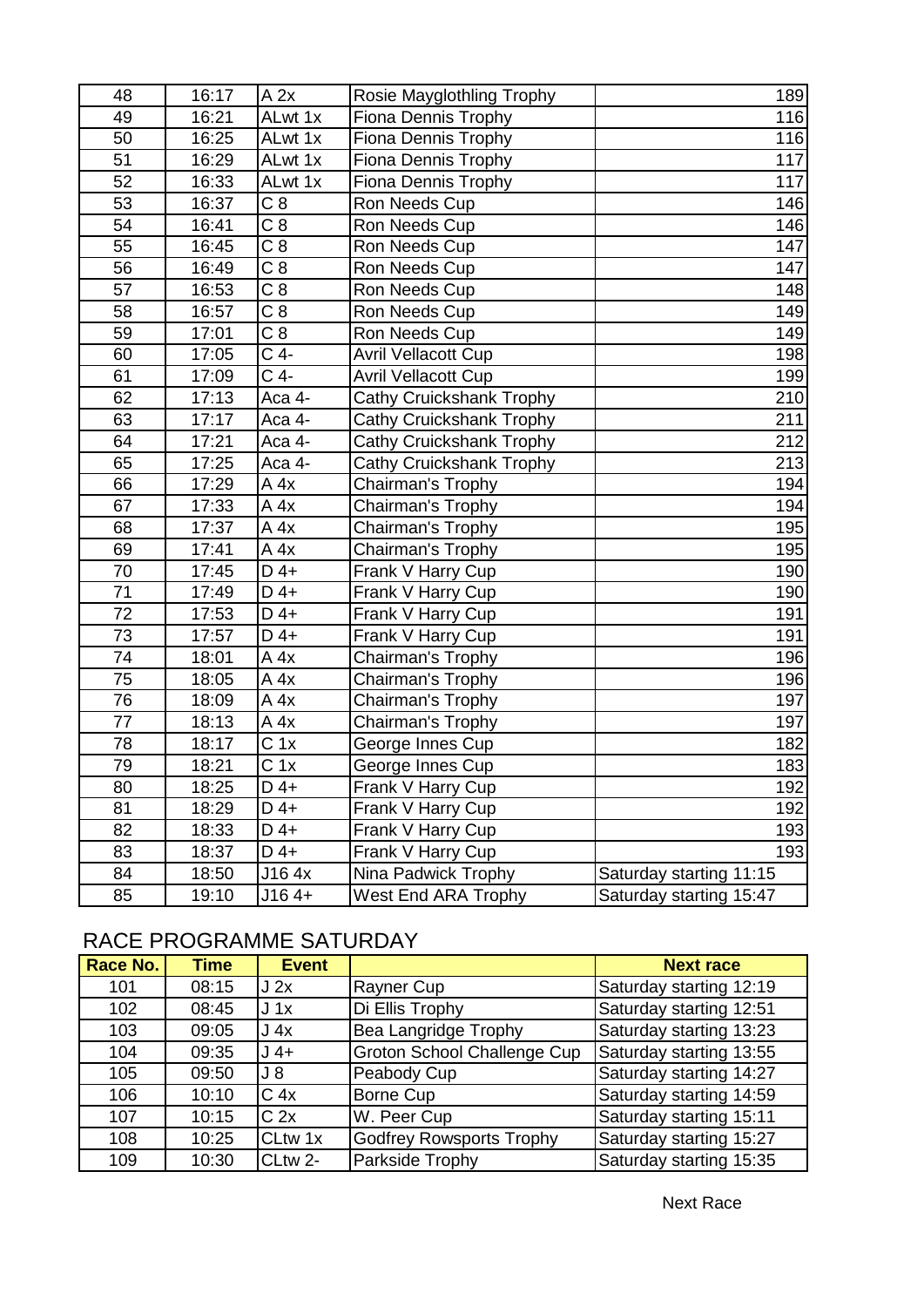| 110 | 11:15 | J16 4x                       | Nina Padwick Trophy                | 353 |
|-----|-------|------------------------------|------------------------------------|-----|
| 111 | 11:19 | J16 4x                       | Nina Padwick Trophy                | 353 |
| 112 | 11:23 | J16 4x                       | Nina Padwick Trophy                | 354 |
| 113 | 11:27 | J16 4x                       | Nina Padwick Trophy                | 354 |
| 114 | 11:31 | ALwt 1x                      | <b>Fiona Dennis Trophy</b>         | 329 |
| 115 | 11:35 | ALwt 1x                      | Fiona Dennis Trophy                | 329 |
| 116 | 11:39 | ALwt 1x                      | Fiona Dennis Trophy                | 330 |
| 117 | 11:43 | ALwt 1x                      | Fiona Dennis Trophy                | 330 |
| 118 | 11:47 | Aca <sub>8</sub>             | <b>Colgan Foundation Cup</b>       | 341 |
| 119 | 11:51 | Aca <sub>8</sub>             | <b>Colgan Foundation Cup</b>       | 341 |
| 120 | 11:55 | Aca <sub>8</sub>             | <b>Colgan Foundation Cup</b>       | 342 |
| 121 | 11:59 | Aca <sub>8</sub>             | <b>Colgan Foundation Cup</b>       | 342 |
| 122 | 12:03 | CLwt 2x                      | Haslam Trophy                      | 333 |
| 123 | 12:07 | CLwt 2x                      | Haslam Trophy                      | 333 |
| 124 | 12:11 | CLwt 2x                      | Haslam Trophy                      | 334 |
| 125 | 12:15 | $\overline{\text{CL}}$ wt 2x | Haslam Trophy                      | 334 |
| 126 | 12:19 | J2x                          | Rayner Cup                         | 305 |
| 127 | 12:23 | J2x                          | Rayner Cup                         | 306 |
| 128 | 12:27 | J2x                          | Rayner Cup                         | 307 |
| 129 | 12:31 | J2x                          | Rayner Cup                         | 308 |
| 130 | 12:35 | A 1x                         | <b>Bernard Churcher Trophy</b>     | 317 |
| 131 | 12:39 | $A$ 1x                       | <b>Bernard Churcher Trophy</b>     | 317 |
| 132 | 12:43 | A 1x                         | <b>Bernard Churcher Trophy</b>     | 318 |
| 133 | 12:47 | A 1x                         | <b>Bernard Churcher Trophy</b>     | 318 |
| 134 | 12:51 | $J_1x$                       | Di Ellis Trophy                    | 301 |
| 135 | 12:55 | $J_1x$                       | Di Ellis Trophy                    | 302 |
| 136 | 12:59 | $J_1x$                       | Di Ellis Trophy                    | 303 |
| 137 | 13:03 | $J_1x$                       | Di Ellis Trophy                    | 304 |
| 138 | 13:07 | $A$ 1x                       | <b>Bernard Churcher Trophy</b>     | 319 |
| 139 | 13:11 | A 1x                         | <b>Bernard Churcher Trophy</b>     | 319 |
| 140 | 13:15 | A 1x                         | <b>Bernard Churcher Trophy</b>     | 320 |
| 141 | 13:19 | A 1x                         | <b>Bernard Churcher Trophy</b>     | 320 |
| 142 | 13:23 | J <sub>4x</sub>              | Bea Langridge Trophy               | 321 |
| 143 | 13:27 | J 4x                         | Bea Langridge Trophy               | 322 |
| 144 | 13:31 | J 4x                         | Bea Langridge Trophy               | 323 |
| 145 | 13:35 | J <sub>4x</sub>              | Bea Langridge Trophy               | 324 |
| 146 | 13:39 | C <sub>8</sub>               | Ron Needs Cup                      | 377 |
| 147 | 13:43 | C8                           | Ron Needs Cup                      | 377 |
| 148 | 13:47 | C8                           | Ron Needs Cup                      | 378 |
| 149 | 13:51 | C8                           | Ron Needs Cup                      | 378 |
| 150 | 13:55 | $J$ 4+                       | Groton School Challenge Cup        | 325 |
| 151 | 13:59 | $J$ 4+                       | Groton School Challenge Cup        | 326 |
| 152 | 14:03 | $J4+$                        | Groton School Challenge Cup        | 327 |
| 153 | 14:07 | $J$ 4+                       | <b>Groton School Challenge Cup</b> | 328 |
| 154 | 14:11 | Club 4-                      | Lester Trophy                      | 313 |
| 155 | 14:15 | Club 4-                      | Lester Trophy                      | 313 |
| 156 | 14:19 | Club 4-                      | Lester Trophy                      | 314 |
| 157 | 14:23 | Club 4-                      | Lester Trophy                      | 314 |
| 158 | 14:27 | $J_8$                        | Peabody Cup                        | 309 |
| 159 | 14:31 | $J_8$                        | Peabody Cup                        | 310 |
| 160 | 14:35 | J 8                          | Peabody Cup                        | 311 |
| 161 | 14:39 | $J_8$                        | Peabody Cup                        | 312 |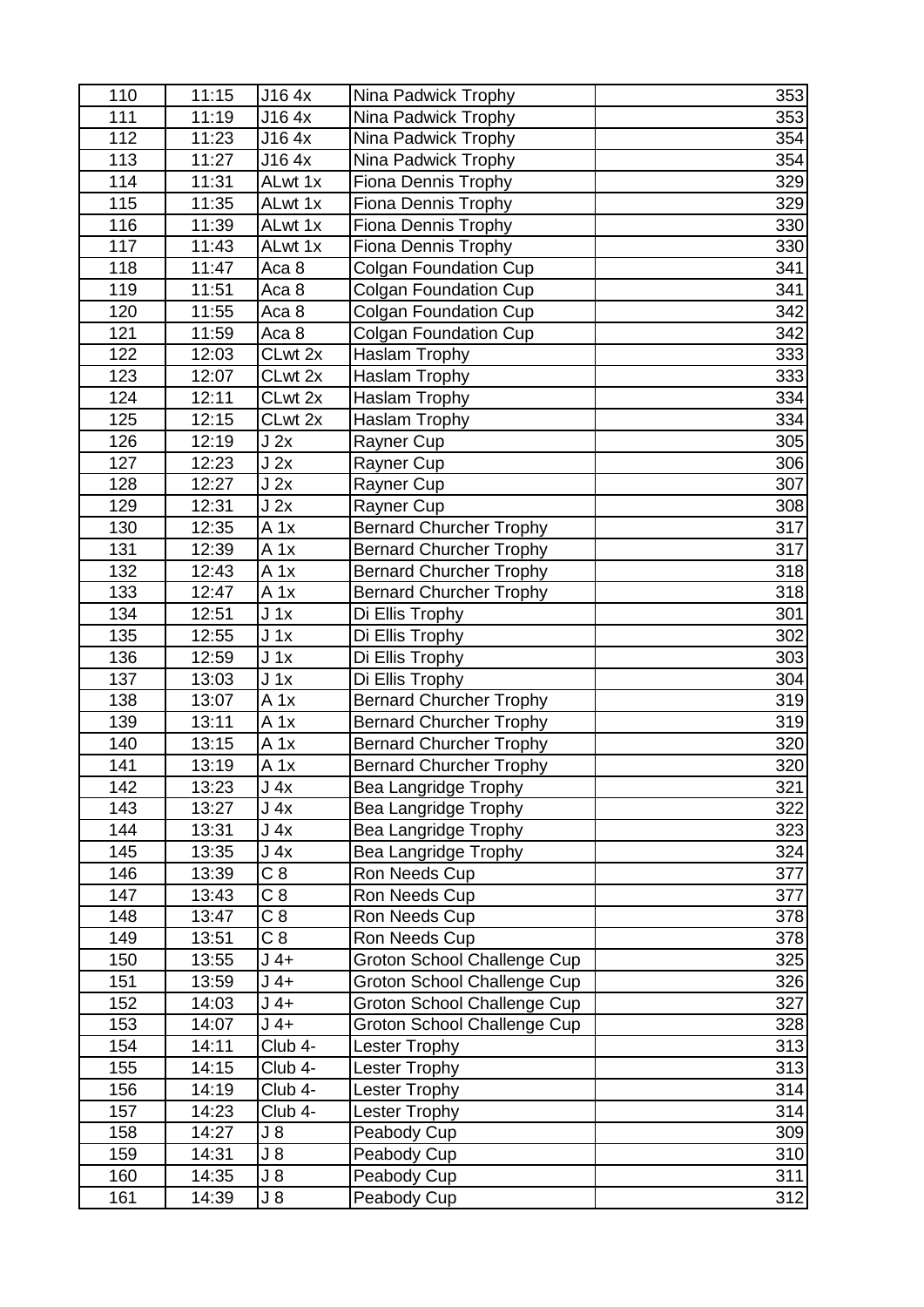| 162 | 14:43 | Club 4-           | <b>Lester Trophy</b>            | 315 |
|-----|-------|-------------------|---------------------------------|-----|
| 163 | 14:47 | Club 4-           | Lester Trophy                   | 315 |
| 164 | 14:51 | Club 4-           | <b>Lester Trophy</b>            | 316 |
| 165 | 14:55 | Club 4-           | <b>Lester Trophy</b>            | 316 |
| 166 | 14:59 | C <sub>4x</sub>   | Borne Cup                       | 373 |
| 167 | 15:03 | C <sub>4x</sub>   | Borne Cup                       | 373 |
| 168 | 15:07 | C <sub>4x</sub>   | Borne Cup                       | 374 |
| 169 | 15:11 | C <sub>2x</sub>   | W. Peer Cup                     | 371 |
| 170 | 15:15 | C <sub>2x</sub>   | W. Peer Cup                     | 371 |
| 171 | 15:19 | C <sub>2x</sub>   | W. Peer Cup                     | 372 |
| 172 | 15:23 | C <sub>2x</sub>   | W. Peer Cup                     | 372 |
| 173 | 15:27 | CLtw 1x           | <b>Godfrey Rowsports Trophy</b> | 331 |
| 174 | 15:31 | CLtw 1x           | <b>Godfrey Rowsports Trophy</b> | 332 |
| 175 | 15:35 | CLtw 2-           | Parkside Trophy                 | 335 |
| 176 | 15:39 | CLtw 2-           | Parkside Trophy                 | 336 |
| 177 | 15:43 | CLtw 2-           | Parkside Trophy                 | 336 |
| 178 | 15:47 | $J164+$           | <b>West End ARA Trophy</b>      | 351 |
| 179 | 15:51 | $J164+$           | West End ARA Trophy             | 351 |
| 180 | 15:55 | $J164+$           | <b>West End ARA Trophy</b>      | 352 |
| 181 | 15:59 | $J164+$           | West End ARA Trophy             | 352 |
| 182 | 16:03 | C <sub>1x</sub>   | George Innes Cup                | 347 |
| 183 | 16:07 | $\overline{C}$ 1x | George Innes Cup                | 347 |
| 184 | 16:11 | C <sub>1x</sub>   | George Innes Cup                | 348 |
| 185 | 16:15 | C <sub>1x</sub>   | George Innes Cup                | 348 |
| 186 | 16:19 | A 2x              | Rosie Mayglothling Trophy       | 343 |
| 187 | 16:23 | A 2x              | Rosie Mayglothling Trophy       | 343 |
| 188 | 16:27 | A 2x              | Rosie Mayglothling Trophy       | 344 |
| 189 | 16:31 | A 2x              | Rosie Mayglothling Trophy       | 344 |
| 190 | 16:35 | $D$ 4+            | Frank V Harry Cup               | 345 |
| 191 | 16:39 | $D$ 4+            | Frank V Harry Cup               | 345 |
| 192 | 16:43 | $D$ 4+            | Frank V Harry Cup               | 346 |
| 193 | 16:47 | $D$ 4+            | Frank V Harry Cup               | 346 |
| 194 | 16:51 | A 4x              | Chairman's Trophy               | 375 |
| 195 | 16:55 | A 4x              | Chairman's Trophy               | 375 |
| 196 | 16:59 | A 4x              | Chairman's Trophy               | 376 |
| 197 | 17:03 | A 4x              | Chairman's Trophy               | 376 |
| 198 | 17:07 | C 4-              | <b>Avril Vellacott Cup</b>      | 349 |
|     |       | <b>Fly Past</b>   |                                 |     |
| 199 | 17:15 | $C$ 4-            | <b>Avril Vellacott Cup</b>      | 349 |
| 200 | 17:19 | C 4-              | <b>Avril Vellacott Cup</b>      | 350 |
| 201 | 17:23 | $C$ 4-            | <b>Avril Vellacott Cup</b>      | 350 |
| 202 | 17:27 | $Club 8+$         | Copas Cup                       | 357 |
| 203 | 17:31 | $Club 8+$         | Copas Cup                       | 357 |
| 204 | 17:35 | $Club 8+$         | Copas Cup                       | 358 |
| 205 | 17:39 | $Club 8+$         | Copas Cup                       | 358 |
| 206 | 17:43 | C <sub>2</sub>    | Redgrave Challenge Vase         | 337 |
| 207 | 17:47 | C <sub>2</sub>    | Redgrave Challenge Vase         | 337 |
| 208 | 17:51 | C <sub>2</sub>    | Redgrave Challenge Vase         | 338 |
| 209 | 17:55 | C <sub>2</sub>    | Redgrave Challenge Vase         | 338 |
| 210 | 17:59 | Aca 4-            | Cathy Cruickshank Trophy        | 339 |
| 211 | 18:03 | Aca 4-            | Cathy Cruickshank Trophy        | 339 |
| 212 | 18:07 | Aca 4-            | Cathy Cruickshank Trophy        | 340 |
|     |       |                   |                                 |     |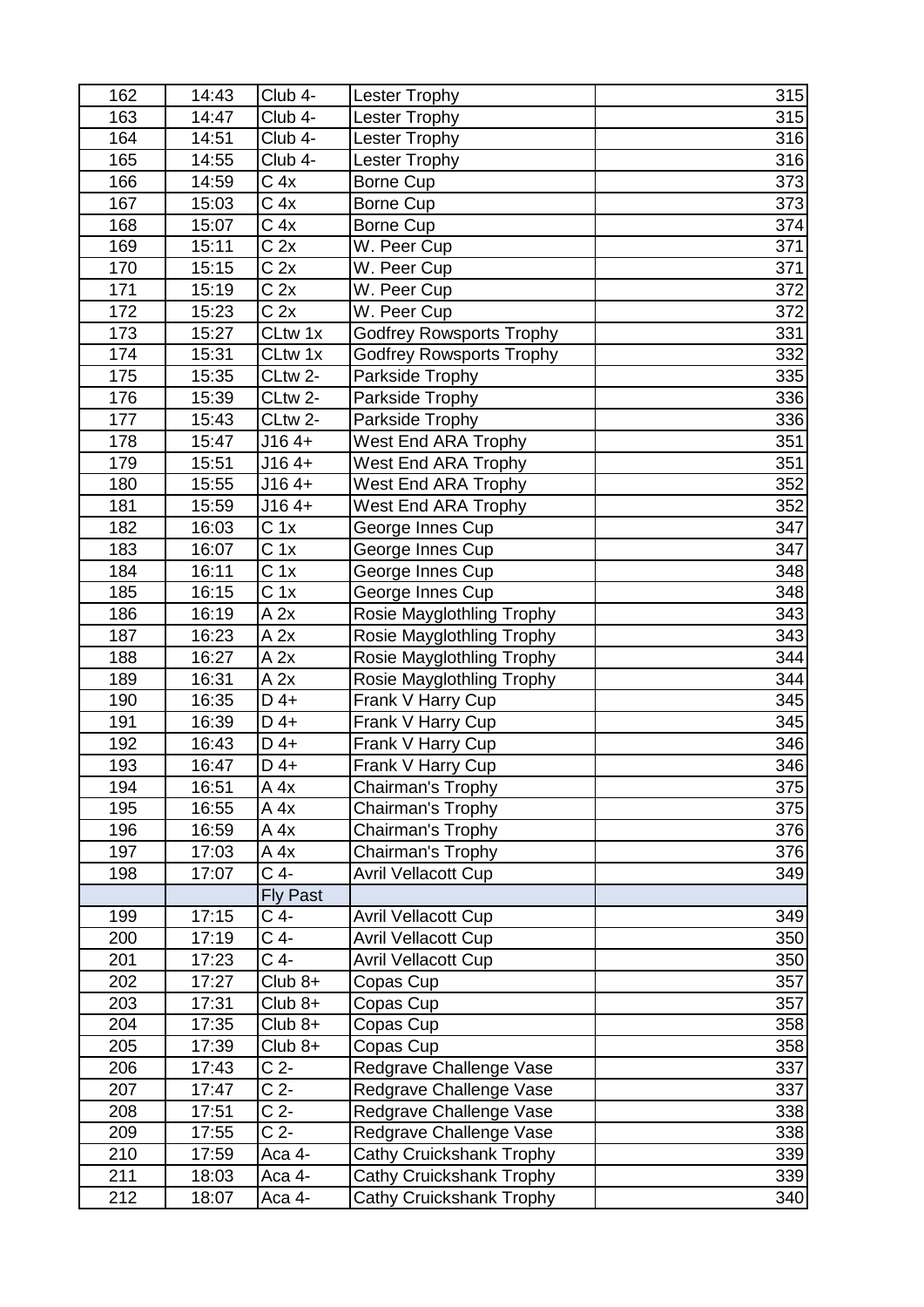| ດ4 ⊂ | 18:1<br>Aca 4- | <b>Cathy Cruickshank</b><br>Trophy | י ג |
|------|----------------|------------------------------------|-----|
|------|----------------|------------------------------------|-----|

## RACE PROGRAMME SUNDAY

| Race No. | <b>Time</b> | <b>Event</b>        |                                    | <b>Next race</b> |
|----------|-------------|---------------------|------------------------------------|------------------|
| 301      | 08:50       | J <sub>1x</sub>     | Di Ellis Trophy                    | 359              |
| 302      | 08:54       | $J_1x$              | Di Ellis Trophy                    | 359              |
| 303      | 08:58       | J 1x                | Di Ellis Trophy                    | 360              |
| 304      | 09:02       | $J_1x$              | Di Ellis Trophy                    | 360              |
| 305      | 09:06       | J 2x                | Rayner Cup                         | 361              |
| 306      | 09:10       | J 2x                | Rayner Cup                         | 361              |
| 307      | 09:14       | J 2x                | Rayner Cup                         | 362              |
| 308      | 09:18       | J2x                 | Rayner Cup                         | 362              |
| 309      | 09:22       | J 8                 | Peabody Cup                        | 363              |
| 310      | 09:26       | $J_8$               | Peabody Cup                        | 363              |
| 311      | 09:30       | $J_8$               | Peabody Cup                        | 364              |
| 312      | 09:34       | $J_8$               | Peabody Cup                        | 364              |
| 313      | 09:38       | Club 4-             | <b>Lester Trophy</b>               | 367              |
| 314      | 09:42       | Club 4-             | <b>Lester Trophy</b>               | 367              |
| 315      | 09:46       | Club 4-             | <b>Lester Trophy</b>               | 368              |
| 316      | 09:50       | Club 4-             | <b>Lester Trophy</b>               | 368              |
| 317      | 09:54       | $A$ 1x              | <b>Bernard Churcher Trophy</b>     | 355              |
| 318      | 09:58       | A 1x                | <b>Bernard Churcher Trophy</b>     | 355              |
| 319      | 10:02       | $A$ 1x              | Bernard Churcher Trophy            | 356              |
| 320      | 10:06       | A 1x                | <b>Bernard Churcher Trophy</b>     | 356              |
| 321      | 10:10       | J <sub>4x</sub>     | Bea Langridge Trophy               | 365              |
| 322      | 10:14       | J <sub>4x</sub>     | Bea Langridge Trophy               | 365              |
| 323      | 10:18       | J <sub>4x</sub>     | Bea Langridge Trophy               | 366              |
| 324      | 10:22       | J <sub>4x</sub>     | Bea Langridge Trophy               | 366              |
| 325      | 10:26       | $J$ 4+              | Groton School Challenge Cup        | 369              |
| 326      | 10:30       | $J$ 4+              | <b>Groton School Challenge Cup</b> | 369              |
| 327      | 10:34       | $J$ 4+              | Groton School Challenge Cup        | 370              |
| 328      | 10:38       | $J4+$               | Groton School Challenge Cup        | 370              |
| 329      | 10:42       | ALwt 1x             | <b>Fiona Dennis Trophy</b>         | 380              |
| 330      | 10:46       | ALwt 1x             | Fiona Dennis Trophy                | 380              |
| 331      | 10:50       | CLtw 1x             | <b>Godfrey Rowsports Trophy</b>    | 379              |
| 332      | 10:54       | CLtw 1x             | <b>Godfrey Rowsports Trophy</b>    | 379              |
| 333      | 10:58       | CLwt 2x             | Haslam Trophy                      | 382              |
| 334      | 11:02       | CLwt 2x             | Haslam Trophy                      | 382              |
| 335      | 11:06       | CLtw 2-             | Parkside Trophy                    | 383              |
| 336      | 11:10       | CLtw <sub>2</sub> - | Parkside Trophy                    | 383              |
| 337      | 11:14       | C 2-                | Redgrave Challenge Vase            | 381              |
| 338      | 11:18       | C <sub>2</sub>      | Redgrave Challenge Vase            | 381              |
| 339      | 11:22       | Aca 4-              | Cathy Cruickshank Trophy           | 384              |
| 340      | 11:26       | Aca 4-              | Cathy Cruickshank Trophy           | 384              |
| 341      | 11:30       | Aca 8               | <b>Colgan Foundation Cup</b>       | 385              |
| 342      | 11:34       | Aca 8               | <b>Colgan Foundation Cup</b>       | 385              |
| 343      | 11:38       | A 2x                | Rosie Mayglothling Trophy          | 387              |
| 344      | 11:42       | A 2x                | Rosie Mayglothling Trophy          | 387              |
| 345      | 11:46       | $D$ 4+              | Frank V Harry Cup                  | 388              |
| 346      | 11:50       | $D$ 4+              | Frank V Harry Cup                  | 388              |
| 347      | 11:54       | C <sub>1x</sub>     | George Innes Cup                   | 386              |
| 348      | 11:58       | C <sub>1x</sub>     | George Innes Cup                   | 386              |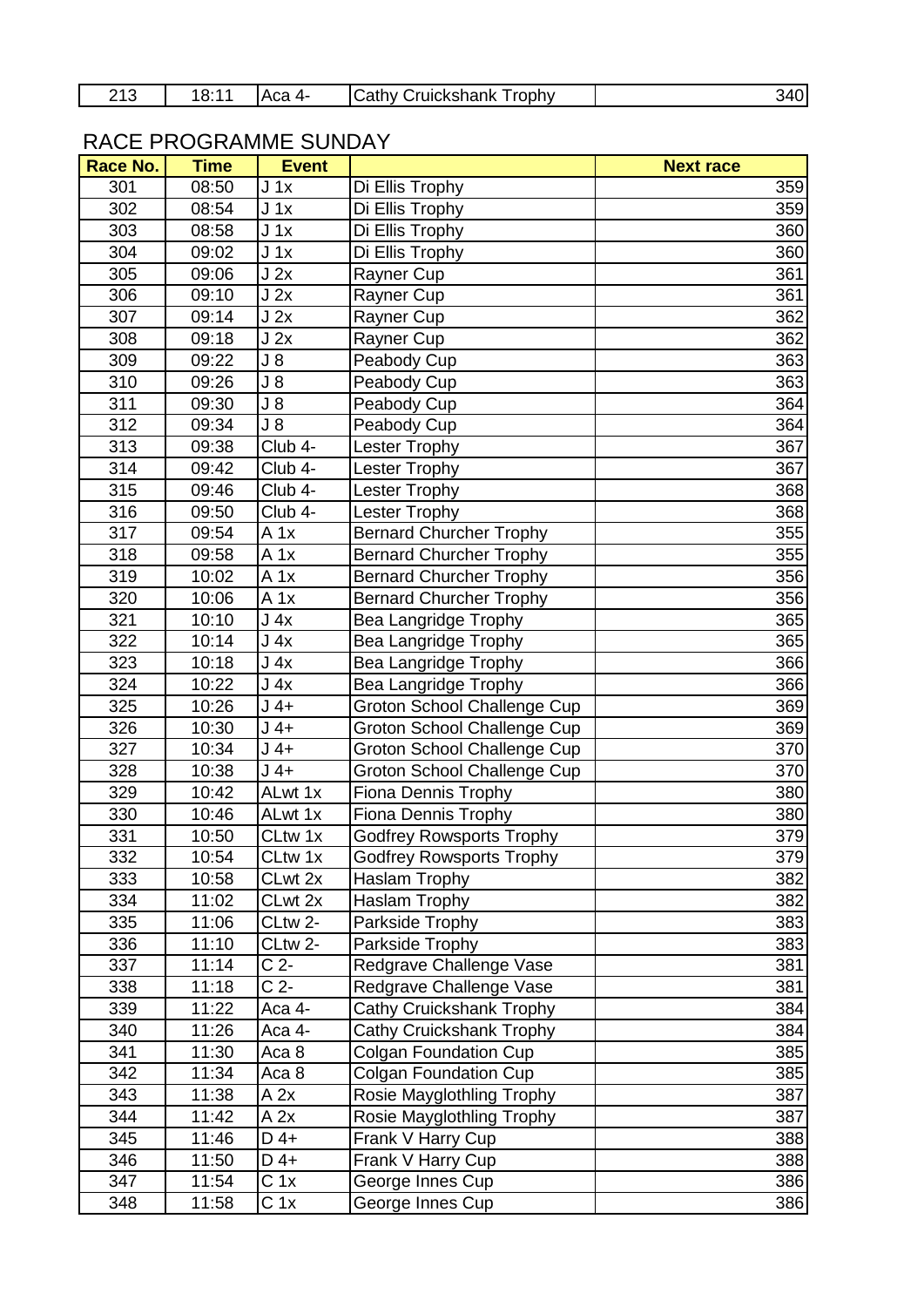| 349 | 12:02 | C 4-            | <b>Avril Vellacott Cup</b>         | 391 |
|-----|-------|-----------------|------------------------------------|-----|
| 350 | 12:06 | $C$ 4-          | <b>Avril Vellacott Cup</b>         | 391 |
| 351 | 12:10 | $J164+$         | <b>West End ARA Trophy</b>         | 389 |
| 352 | 12:14 | $J164+$         | West End ARA Trophy                | 389 |
| 353 | 12:18 | J16 4x          | Nina Padwick Trophy                | 390 |
| 354 | 12:22 | J16 4x          | Nina Padwick Trophy                | 390 |
| 355 | 12:26 | $A$ 1x          | <b>Bernard Churcher Trophy</b>     | 393 |
| 356 | 12:30 | A 1x            | <b>Bernard Churcher Trophy</b>     | 393 |
| 357 | 12:34 | $Club 8+$       | Copas Cup                          | 392 |
| 358 | 12:38 | $Club 8+$       | Copas Cup                          | 392 |
| 359 | 12:42 | $J_1x$          | Di Ellis Trophy                    | 394 |
| 360 | 12:46 | $J_1x$          | Di Ellis Trophy                    | 394 |
| 361 | 12:50 | J2x             | Rayner Cup                         | 395 |
| 362 | 12:54 | J2x             | Rayner Cup                         | 395 |
| 363 | 12:58 | $J_8$           | Peabody Cup                        | 396 |
| 364 | 13:02 | $J_8$           | Peabody Cup                        | 396 |
| 365 | 13:06 | J 4x            | <b>Bea Langridge Trophy</b>        | 397 |
| 366 | 13:10 | J 4x            | Bea Langridge Trophy               | 397 |
| 367 | 13:14 | Club 4-         | <b>Lester Trophy</b>               | 399 |
| 368 | 13:18 | Club 4-         | <b>Lester Trophy</b>               | 399 |
| 369 | 13:22 | $J$ 4+          | <b>Groton School Challenge Cup</b> | 398 |
| 370 | 13:26 | $J$ 4+          | Groton School Challenge Cup        | 398 |
| 371 | 13:30 | C <sub>2x</sub> | $\overline{W}$ . Peer Cup          | 400 |
| 372 | 13:34 | C <sub>2x</sub> | W. Peer Cup                        | 400 |
| 373 | 13:38 | C <sub>4x</sub> | <b>Borne Cup</b>                   | 402 |
| 374 | 13:42 | C <sub>4x</sub> | Borne Cup                          | 402 |
| 375 | 13:46 | A 4x            | Chairman's Trophy                  | 401 |
| 376 | 13:50 | A 4x            | Chairman's Trophy                  | 401 |
| 377 | 13:54 | C <sub>8</sub>  | Ron Needs Cup                      | 403 |
| 378 | 13:58 | $C\overline{8}$ | Ron Needs Cup                      | 403 |
| 379 | 14:20 | CLtw 1x         | <b>Godfrey Rowsports Trophy</b>    |     |
| 380 | 14:25 | ALwt 1x         | <b>Fiona Dennis Trophy</b>         |     |
| 381 | 14:30 | C <sub>2</sub>  | Redgrave Challenge Vase            |     |
| 382 | 14:35 | CLwt 2x         | Haslam Trophy                      |     |
| 383 | 14:40 | CLtw 2-         | Parkside Trophy                    |     |
| 384 | 14:45 | Aca 4-          | Cathy Cruickshank Trophy           |     |
| 385 | 14:50 | Aca 8           | <b>Colgan Foundation Cup</b>       |     |
| 386 | 14:55 | C <sub>1x</sub> | George Innes Cup                   |     |
| 387 | 15:00 | A 2x            | Rosie Mayglothling Trophy          |     |
| 388 | 15:05 | $D$ 4+          | Frank V Harry Cup                  |     |
| 389 | 15:10 | $J164+$         | West End ARA Trophy                |     |
| 390 | 15:15 | J16 4x          | Nina Padwick Trophy                |     |
| 391 | 15:20 | $C$ 4-          | <b>Avril Vellacott Cup</b>         |     |
| 392 | 15:25 | $Club 8+$       | Copas Cup                          |     |
| 393 | 15:30 | A 1x            | <b>Bernard Churcher Trophy</b>     |     |
| 394 | 15:35 | $J_1x$          | Di Ellis Trophy                    |     |
| 395 | 15:40 | J 2x            | Rayner Cup                         |     |
| 396 | 15:45 | J 8             | Peabody Cup                        |     |
| 397 | 15:50 | J <sub>4x</sub> | <b>Bea Langridge Trophy</b>        |     |
| 398 | 15:55 | J 4+            | Groton School Challenge Cup        |     |
| 399 | 16:00 | Club 4-         | Lester Trophy                      |     |
| 400 | 16:05 | C <sub>2x</sub> | W. Peer Cup                        |     |